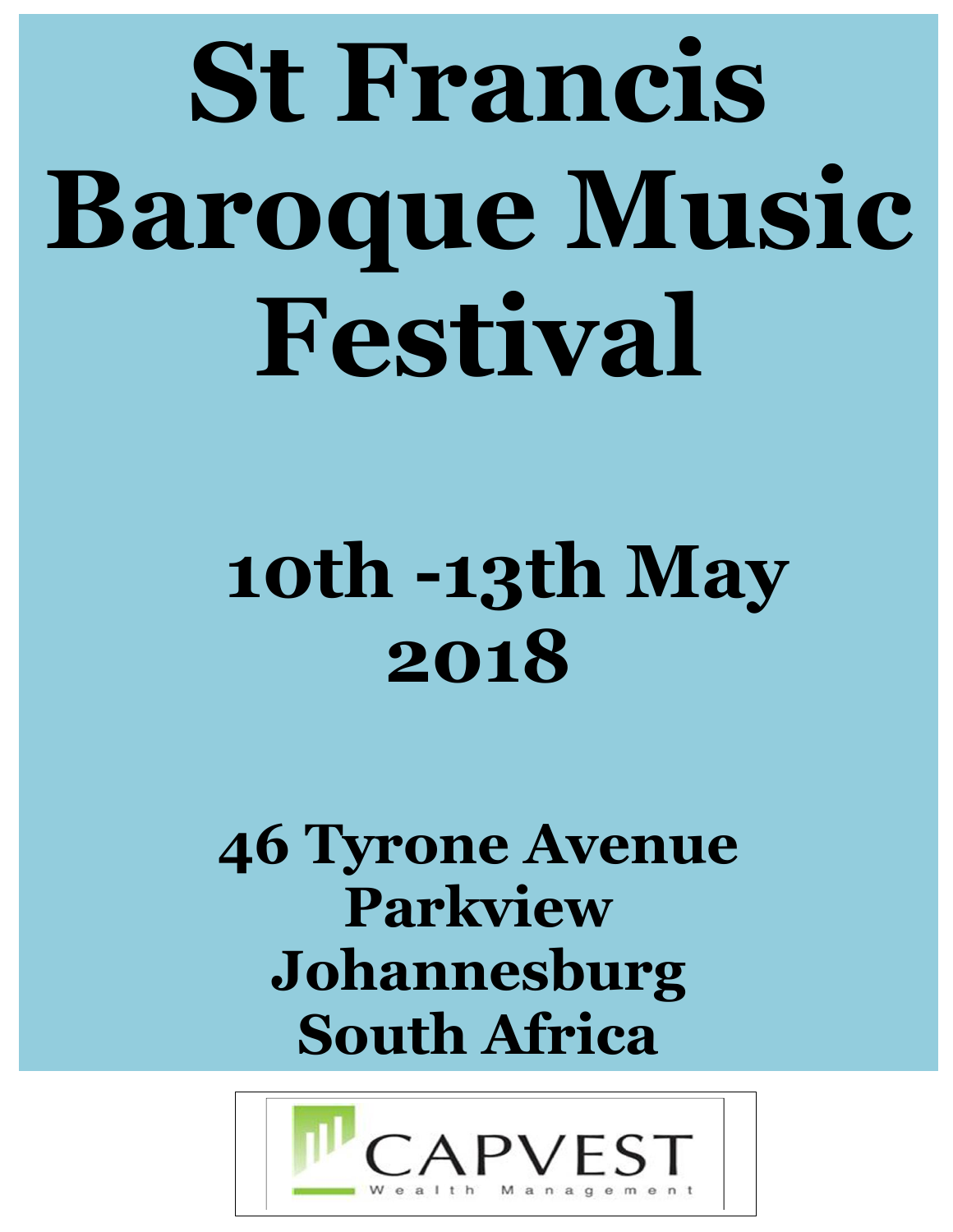#### **THURSDAY 10TH MAY 7:30PM**

#### **APPLE GREEN CHAMBER ORCHESTRA**

**Conducted by Tim Roberts, the Apple Green Orchestra will delight in the performance of popular pieces from the Baroque Period as well as some lesser known gems.**

**These include works by Charpentier, Corelli, Handel, Vivaldi and Bach.**

**The well-known Brandenburg Concerto II will also be performed.**



#### **FRIDAY 11TH MAY 7:30PM**

#### **JOHN REID COULTER**

**Come and enjoy listening to John Reid Coulter, an expert in Baroque performance, as he guides you through the world of the harpsichord with music from the Baroque Period.**

**This is an interesting and informative way to learn more about the harpsichord.**

**SATURDAY 12TH MAY 11AM**

#### **BAROQUE MEDICINE**



**Dr Adriano Duse, from the University of Witwatersrand Medical School, will give a talk on the state and understanding of medicine by its practitioners in the 17th and early 18th centuries.**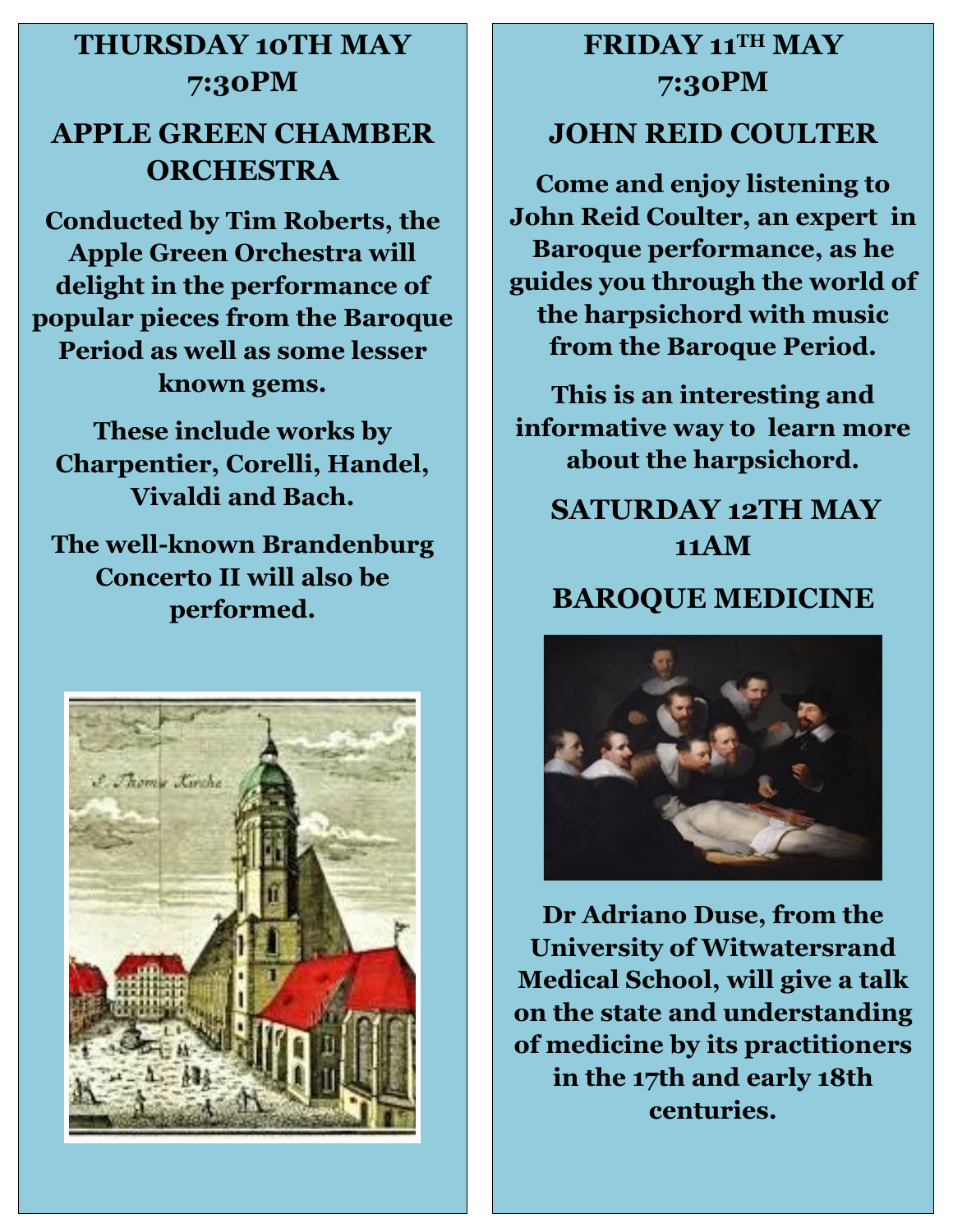### **SATURDAY 12TH MAY 12:30PM EATING IN BAROQUE TIMES**

**Bread and beer were part of the staple diet during the Baroque period with only the wealthy being able to afford meat, rice, fruit and sugar.**

**Join us in the Church Hall where we will serve a delicious finger lunch consisting of sausages, crudites, cheese, mini quiches, small bread rolls and some fresh fruit. And a glass of wine, of course!**



**SATURDAY 12TH MAY 3:30PM**

**OF VIOLINS AND VIOLAS Elmarie van der Vyver and** 

**Tiisetso Mashishi will delight with the music of J S Bach and William Flackton while showcasing the wonderful Baroque Viola.**

#### **SATURDAY 12TH MAY**

**7:30PM**

#### **RICHARD COCK AND THE CHANTICLEER SINGERS**

**South Africa's leading Chamber Choir, The Chanticleer Singers, cinducted by Richard Cock, will weave their magic, singing works by Bach, Handel and Purcell.**

#### **SUNDAY 13TH MAY 9:30AM**

#### **SUNG EUCHARIST**

**Join us for a Choral Eucharist where a Festival Choir will lead the worship service singing works by Zelenka & Handel. Please be seated by 9.10am to rehearse the Hymns with Choir and Congregation!**